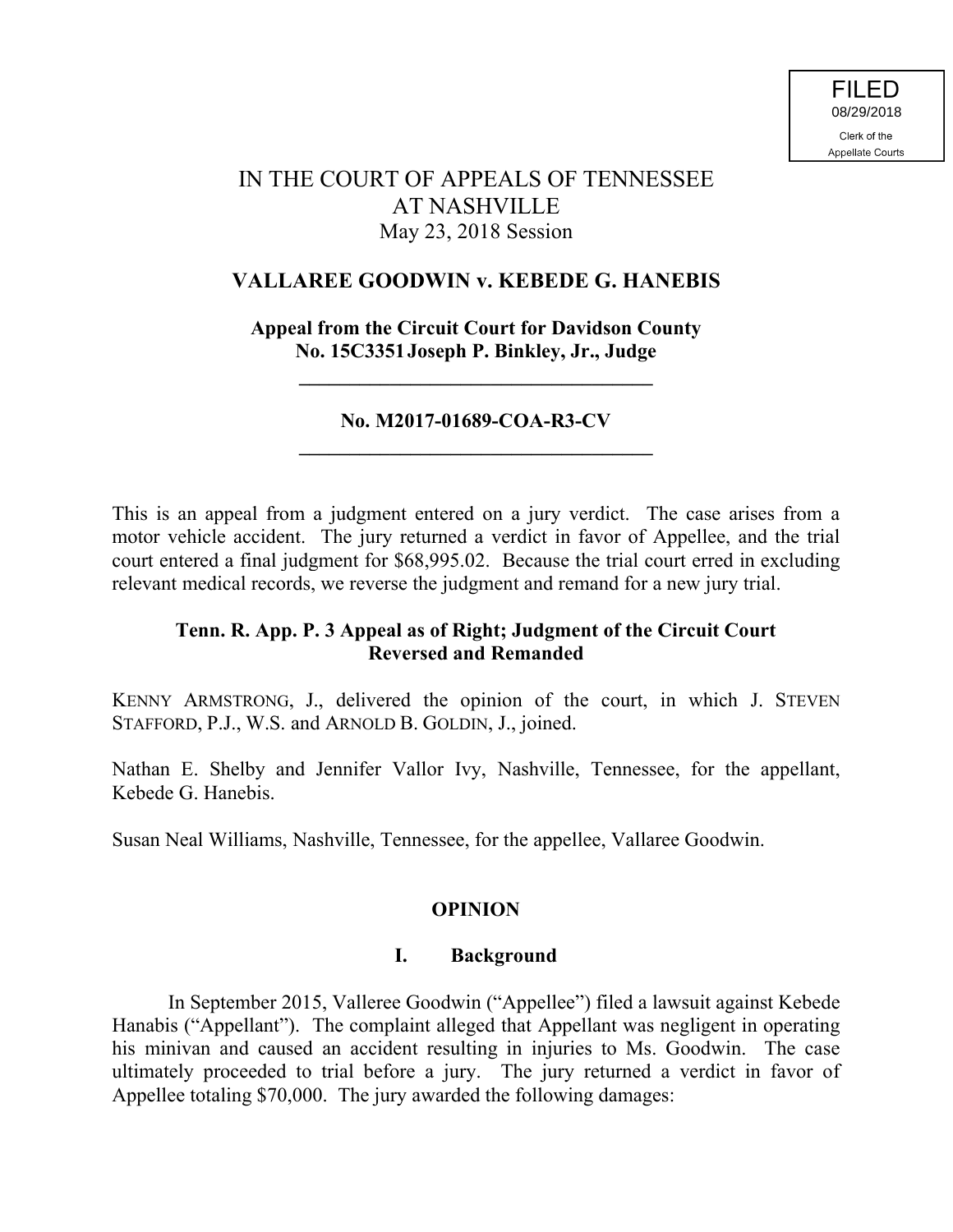| <b>Medical Expenses</b>                   | \$12,180.56 |
|-------------------------------------------|-------------|
| Lost Wages                                | \$10,234.03 |
| Physical Pain & Mental Suffering – Past   | \$18,414.59 |
| Physical Pain & Mental Suffering – Future | \$5,000.00  |
| Permanent Injury                          | \$10,000.00 |
| Loss of Enjoyment of Life – Past          | \$10,000.00 |
| Loss of Enjoyment of Life – Future        | \$20,000.00 |

The trial court granted a remittitur of \$1,004.98 because the jury's award for medical expenses exceeded the amount entered into evidence at trial. On May 11, 2017, the trial court entered a final judgment in favor of Appellee for \$68,995.02. The trial court denied Appellant's motion for a new trial by order of August 1, 2017.<sup>1</sup> Appellant appeals.

## **II. Issues**

Appellant raises twelve issues for review as stated in his brief:

- 1. Whether a new trial is warranted based on the jury's awards to Goodwin for permanent injury without competent medical testimony to establish permanency.
- 2. Whether a new trial is warranted based on the jury's awards to Goodwin for future pain and suffering without competent medical testimony to establish permanency.
- 3. Whether a new trial is warranted based on the jury's awards to Goodwin for future loss of enjoyment of life without competent medical testimony to establish permanency.
- 4. Whether a new trial is warranted based on the trial court excluding Goodwin's medical records that contained evidence of injuries she suffered prior to the accident at issue.
- 5. Whether a new trial is warranted based on the trial court excluding testimony concerning Goodwin's pre-accident MRI.
- 6. Whether a new trial is warranted based on the trial court admitting Goodwin's post-accident MRI results without proper authentication.
- 7. Whether a new trial is warranted based on the trial court excluding testimony from Dr. Clendenin regarding the reasonableness of medical expenses he charged.

 $\overline{a}$ 

<sup>&</sup>lt;sup>1</sup> As required by Tenn. R. App. P., Rule  $3(e)$ , Appellants motion for a new trial raised all the issues raised in this appeal.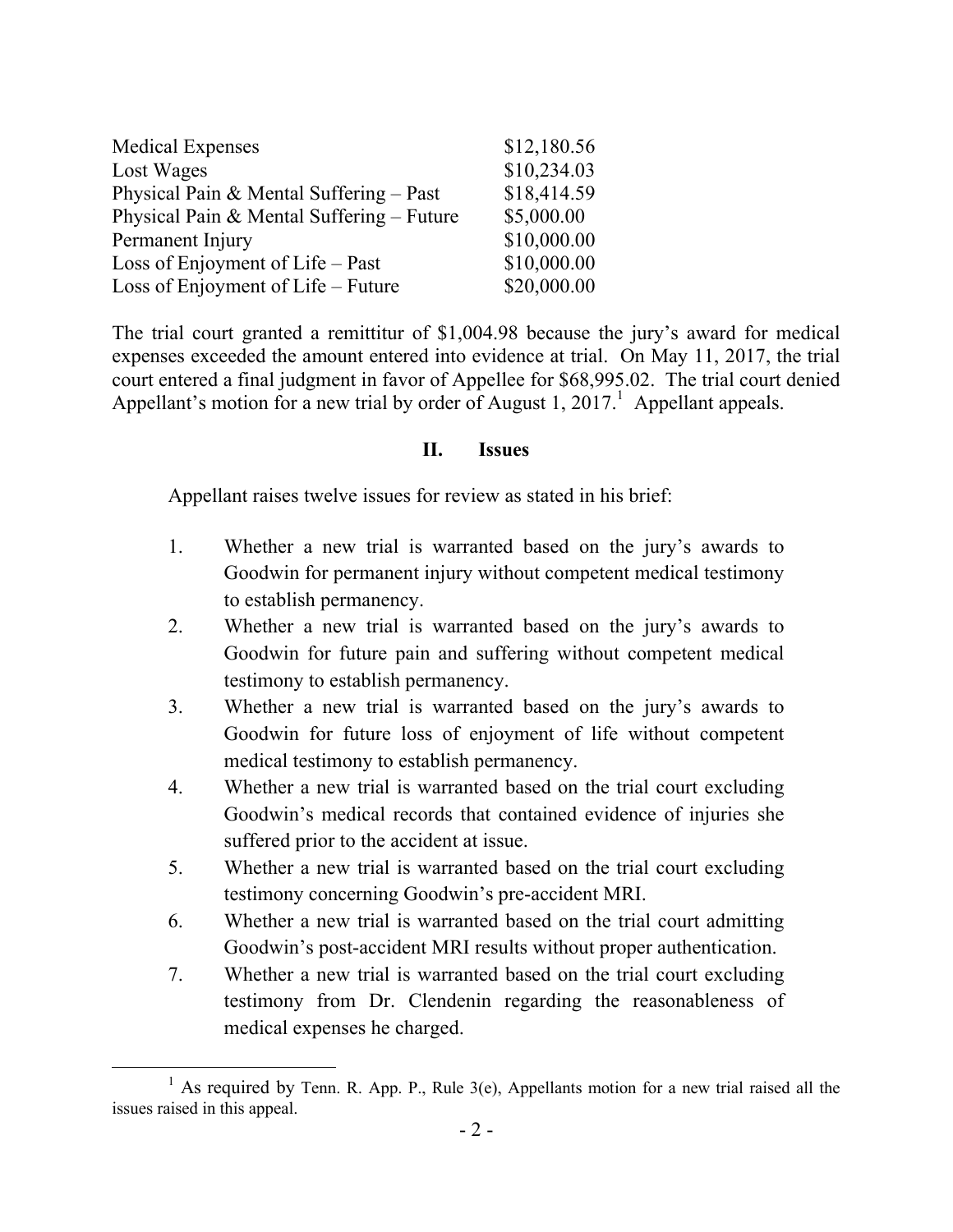- 8. Whether a new trial is warranted based on the trial court permitted [sic] Goodwin to impeach Hanebis with evidence of prior traffic citations.
- 9. Whether a new trial is warranted based on the trial court admitting photographs of Hanebis's vehicle after the repair shop had already removed the vehicle's bumper.
- 10. Whether a new trial is warranted based on the trial court instructing the jury.
- 11. Whether a new trial is warranted based on the excessive verdict awarded to Goodwin for her lost wages or, in the alternative, whether the verdict should be decreased to reflect the evidence submitted at trial.
- 12. Whether a new trial is warranted based on the cumulative effect of all of the aforementioned errors.

#### **III. Standard of Review**

The standard of review when examining a jury verdict approved by the trial court is whether there is any material evidence to support the verdict. Tenn. R. App. P. 13(d); *Cooper v. Tabb,* 347 S.W.3d 207, 217 (Tenn. Ct. App. 2010). To determine if material evidence supports the jury's verdict, the appellate court shall: "(1) take the strongest legitimate view of all the evidence in favor of the verdict; (2) assume the truth of all evidence that supports the verdict; (3) allow all reasonable inferences to sustain the verdict; and (4) discard all [countervailing] evidence." *Barnes v. Goodyear Tire & Rubber Co.,* 48 S.W.3d 698, 704 (Tenn. 2000) (citing *Crabtree Masonry Co., Inc. v. C & R Constr., Inc.,* 575 S.W.2d 4, 5 (Tenn. 1978)).

#### **IV. Admission and Exclusion of Evidence**

Many of Appellant's issues concern the trial court's admission or exclusion of medical evidence. The admissibility of evidence is within the trial court's sound discretion, and we review the trial court's decision to admit or exclude evidence by an abuse of discretion standard. *Mercer v. Vanderbilt Univ., Inc.,* 134 S.W.3d 121, 131 (Tenn. 2004); *Otis v. Cambridge Mut. Fire Ins. Co.,* 850 S.W.2d 439, 442 (Tenn. 1992); *see* Tenn. R. Evid. 401. Under the abuse of discretion standard, a reviewing court cannot substitute its judgment for the trial court's judgment. *Wright ex rel. Wright v. Wright,*  337 S.W.3d 166, 176 (Tenn. 2011); *Eldridge v. Eldridge,* 42 S.W.3d 82, 85 (Tenn. 2001). Rather, a reviewing court will find an abuse of discretion only if the trial court "applied incorrect legal standards, reached an illogical conclusion, based its decision on a clearly erroneous assessment of the evidence, or employ[ed] reasoning that causes an injustice to the complaining party." *Konvalinka v. Chattanooga-Hamilton Cnty. Hosp.*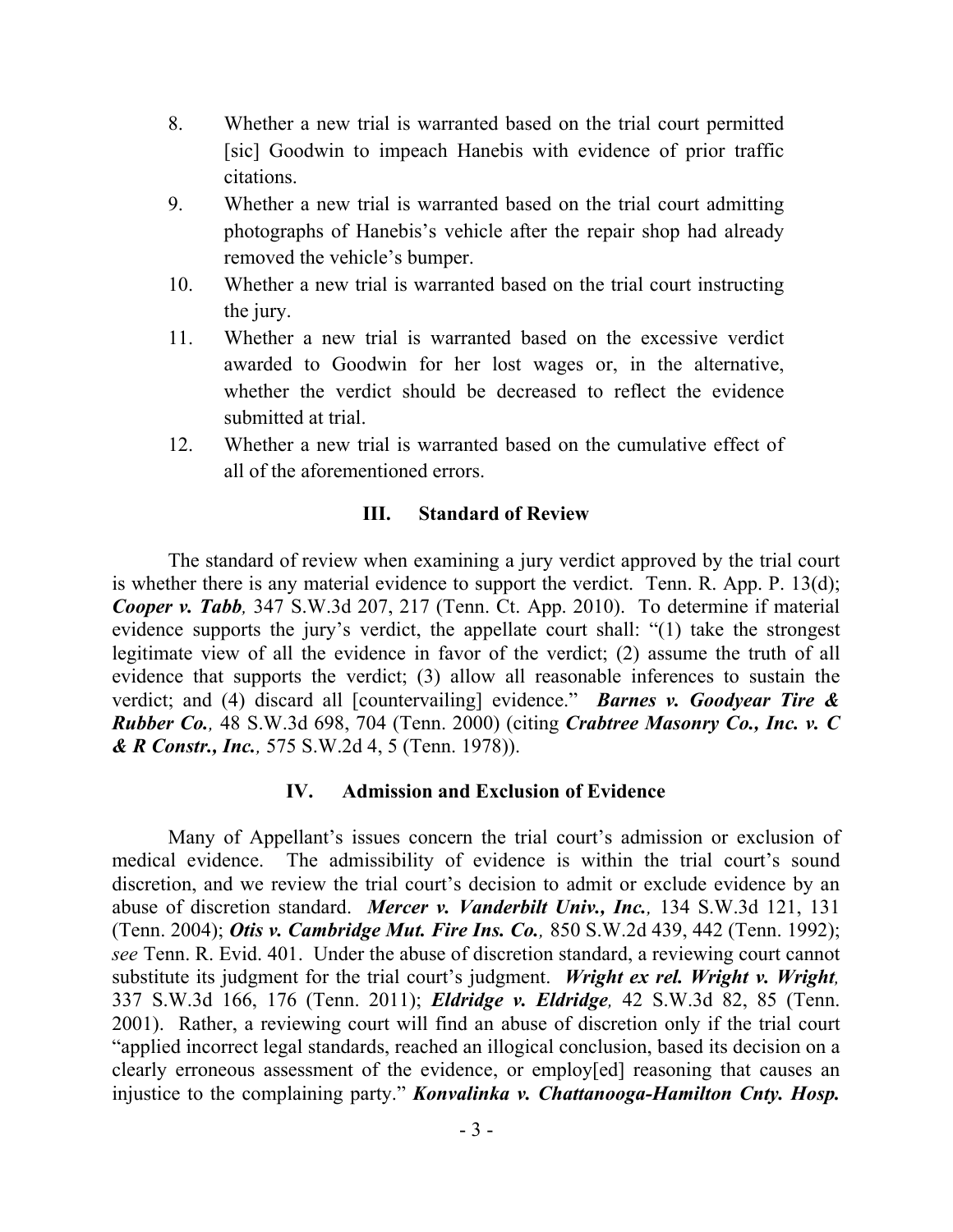*Auth.,* 249 S.W.3d 346, 358 (Tenn. 2008); *see also Lee Med., Inc. v. Beecher,* 312 S.W.3d 515, 524 (Tenn. 2010). A party is entitled to reversal of the jury's verdict only if the trial court's error would have "more probably than not affected the judgment or would result in prejudice to the judicial process." Tenn. R. App. P. 36(b); *Flax v. DaimlerChrysler Corp.,* 272 S.W.3d 521, 544 (Tenn. 2008); *Cumulus Broad., Inc. v. Shim,* 226 S.W.3d 366, 375 (Tenn. 2007).

On January 27, 2017, Appellee filed a motion in *limine* to exclude Appellee's prior medical records from Greenview Medical Group and Bowling Green Medical Clinic. In her motion, Appellee argued that Appellant intended to use her prior medical records to show that Appellee received medical treatment prior to the accident for pain and injuries she alleged were caused by the accident. Appellee further argued in her motion that Appellant "clearly wishes to introduce these records to argue that [Appellee] had preexisting conditions that caused the injuries complained of in this lawsuit."

On February 23, 2017, the trial court granted Appellee's motion in *limine*. The trial court excluded the records of Greenview Medical Group and Bowling Green Medical Clinic, finding that "expert proof is required to prove causation." Additionally, the trial court prohibited Appellant from disclosing at trial, where Appellee was "treated for these pre-existing conditions," but allowed Appellant to inquire whether Appellee received medical treatment prior to the accident.

On appeal, Appellant argues that the trial court erred in excluding the foregoing medical records. Specifically, Appellant contends that the medical records were admissible under Tennessee Code Annotated section 24-7-122, which provides, in relevant part:

(b) Medical records or reproductions of medical records, when duly certified by their custodian, physician, physical therapist or chiropractor, need not be identified at the trial and *may be used in any manner* in which records identified at the trial by these persons could be used. The records shall be accompanied by a statement signed by the person containing the following information:

(1) The person has authority to certify the records;

(2) The copy is a true copy of all the records described in the subpoena; and

(3) The records were prepared by the personnel of the company acting under the control of the company, in the ordinary course of business.

(c) When records or reproductions of records are used at trial pursuant to this section, the party desiring to use the records or reproductions in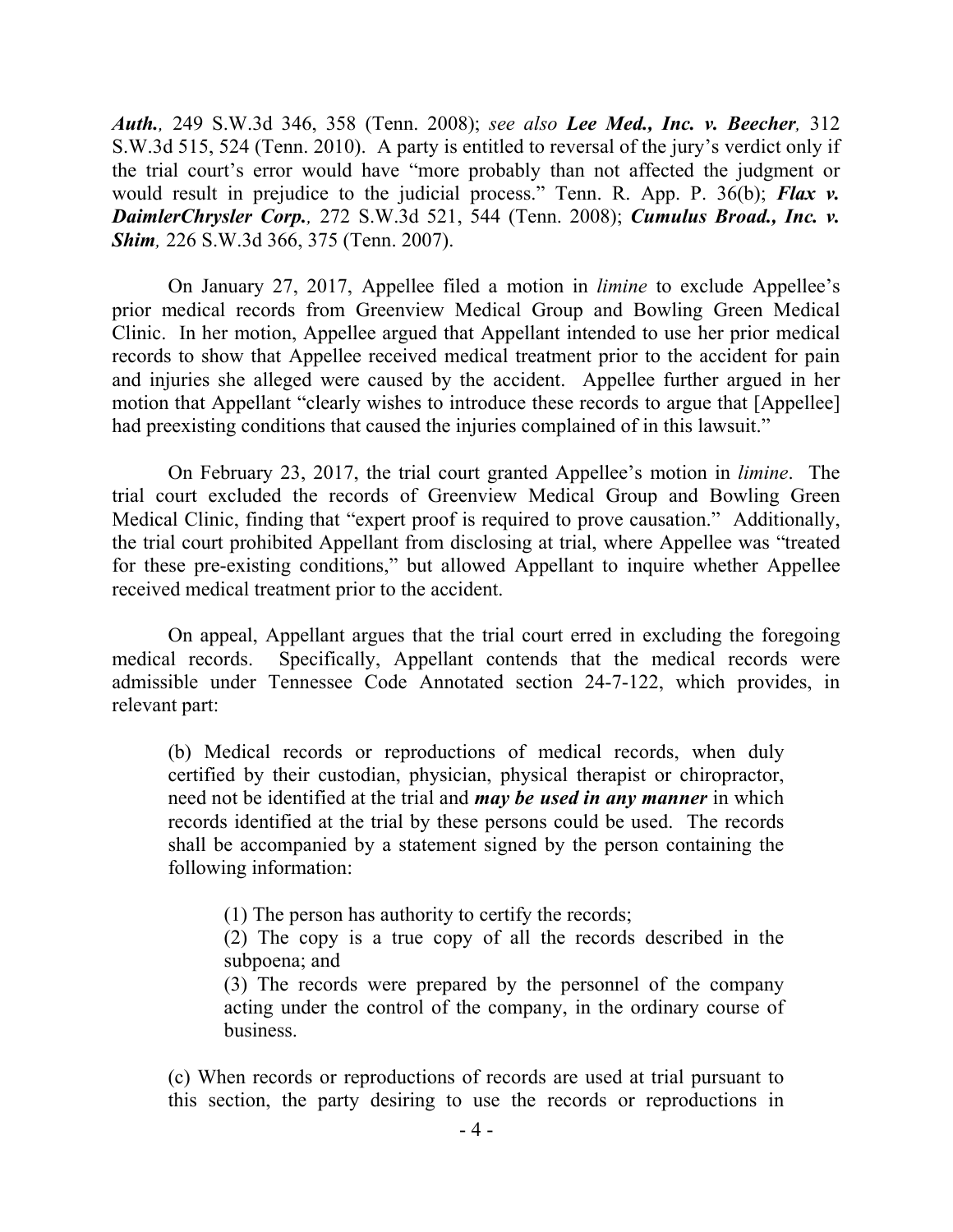evidence shall serve the opposing party with a copy of the records or reproductions no later than sixty (60) days before the trial, with notice that the records or reproductions may be offered in evidence, notwithstanding any other rules or statutes to the contrary.

Tenn. Code Ann. § 24-7-122 (emphasis added). Citing this statute, Appellant filed a motion asking the trial court to reconsider its decision to exclude certain medical records. By order of April 26, 2017, the trial court denied the motion, stating that the records could be allowed only if the records "have been produced in conjunction with an affidavit that complies with the requirements of Rule 902 (11)" of the Tennessee Rules of Evidence. The trial court concluded that "the affidavits presented with the Bowling Green Medical Clinic records and the Summit Medical Center Records do not comply with the requirements of Rule 902 (11), Tenn. R. Evid. Accordingly, those records are prohibited from being introduced in their entirety."<sup>2</sup> The order further prohibited the entry of any medical records that were "cumulative of other admitted testimony or evidence" and ordered that, before attempting to introduce such records, "[Appellant's] counsel will present such record to [Appellee's] counsel, and, if counsel cannot reach an agreement about the admissibility of the proffered records, then a bench conference will be held to determine the admissibility of any record."

As set out above, in excluding the Bowling Green Medical Clinic and Summit Medical Center records, the trial court relied on Tennessee Rule of Evidence 902 (11), which states:

(11) Certified Records of Regularly Conducted Activity.The original or a duplicate of a domestic record of regularly conducted activity that would be admissible under Rule 803(6) if accompanied by an affidavit of its custodian or other qualified person certifying that the record-

- (A) was made at or near the time of the occurrence of the matters set forth by, or from information transmitted by, a person with knowledge of and a business duty to record or transmit those matters;
- (B) was kept in the course of the regularly conducted activity; and

 $\overline{a}$ 

(C) was made by the regularly conducted activity as a regular practice. A party intending to offer a record into evidence under this paragraph must provide written notice of that intention to all adverse parties, and must make the record and declaration available for inspection sufficiently in

 $2^2$  The order is silent concerning the records from Greenview Medical Group that were excluded in the February 23, 2017 order.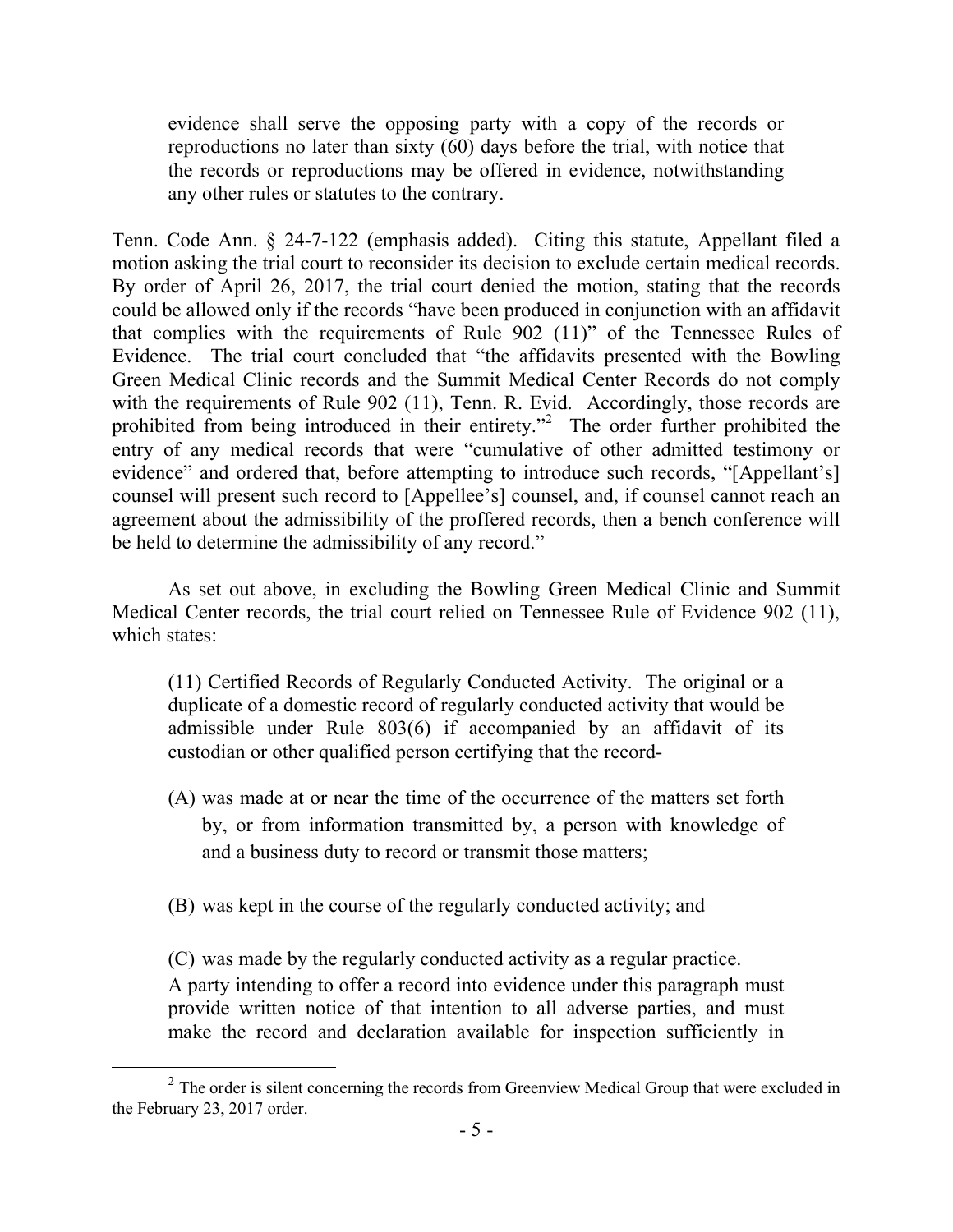advance of their offer into evidence to provide an adverse party with a fair opportunity to challenge them.

Tenn. R. Evid. 902(11). The records from Bowling Green Medical Clinic, which were entered as Trial Exhibit 21 for identification only, are not accompanied by the affidavit required under Tennessee Rules of Evidence 803(6) and 902(11). In the absence of the required affidavit, we cannot conclude that the trial court erred or otherwise abused its discretion in excluding the Bowling Green Medical Clinic records.

However, as to the records of Greenview Medical Group, which were entered as Trial Exhibit 20 for identification only, and Summit Medical Center, which were entered as Trial Exhibit 22 for identification only, these records were proffered with an affidavit from an authorized custodian of records. From our review, the affidavits fully comply with the requirements under Tennessee Rule of Evidence 902(11). Furthermore, it is undisputed that Appellant provided Appellee written notice of its intent to use these records well in advance of the trial. The trial court, therefore, erred in excluding the medical records of Greenview Medical Group and Summit Medical Center. This conclusion, however, does not end our inquiry.

The erroneous admission or exclusion of evidence is subject to harmless error analysis under Rule 36(b) of the Tennessee Rules of Appellate Procedure. *Blackburn v. Murphy,* 737 S.W.2d 529, 533-34 (Tenn. 1987). Rule 36(b) of the Tennessee Rules of Appellate Procedure provides

A final judgment from which relief is available and otherwise appropriate shall not be set aside unless, considering the whole record, error involving a substantial right more likely than not affected the judgment or would result in prejudice to the judicial process....

Tenn. R. App. P. 36(b).

The Tennessee Supreme Court has held that an error committed in a civil trial is not harmless "if the trial court's error would have more probably than not affected the judgment or would result in prejudice to the judicial process." *In re Estate of Smallman*, 398 S.W.3d 134, 152-53 (Tenn. 2013); *State v. Gomez*, 367 S.W.3d 237, 249 (Tenn. 2012); *Flax,* 272 S.W.3d at 543; *Blackburn*, 737 S.W.2d at 533-34; *Scott v. Jones Bros. Constr.*, 960 S.W.2d 589, 593 (Tenn. Ct. App. 1997); *Pankow v. Mitchell*, 737 S.W.2d 293, 297 (Tenn. Ct. App. 1987).

In conducting a harmless error analysis in a jury case, it is incumbent upon the reviewing court to carefully examine the whole record to determine whether the admission or exclusion of the evidence more probably than not influenced the jury's verdict. The reviewing court should consider the substance of the evidence and its